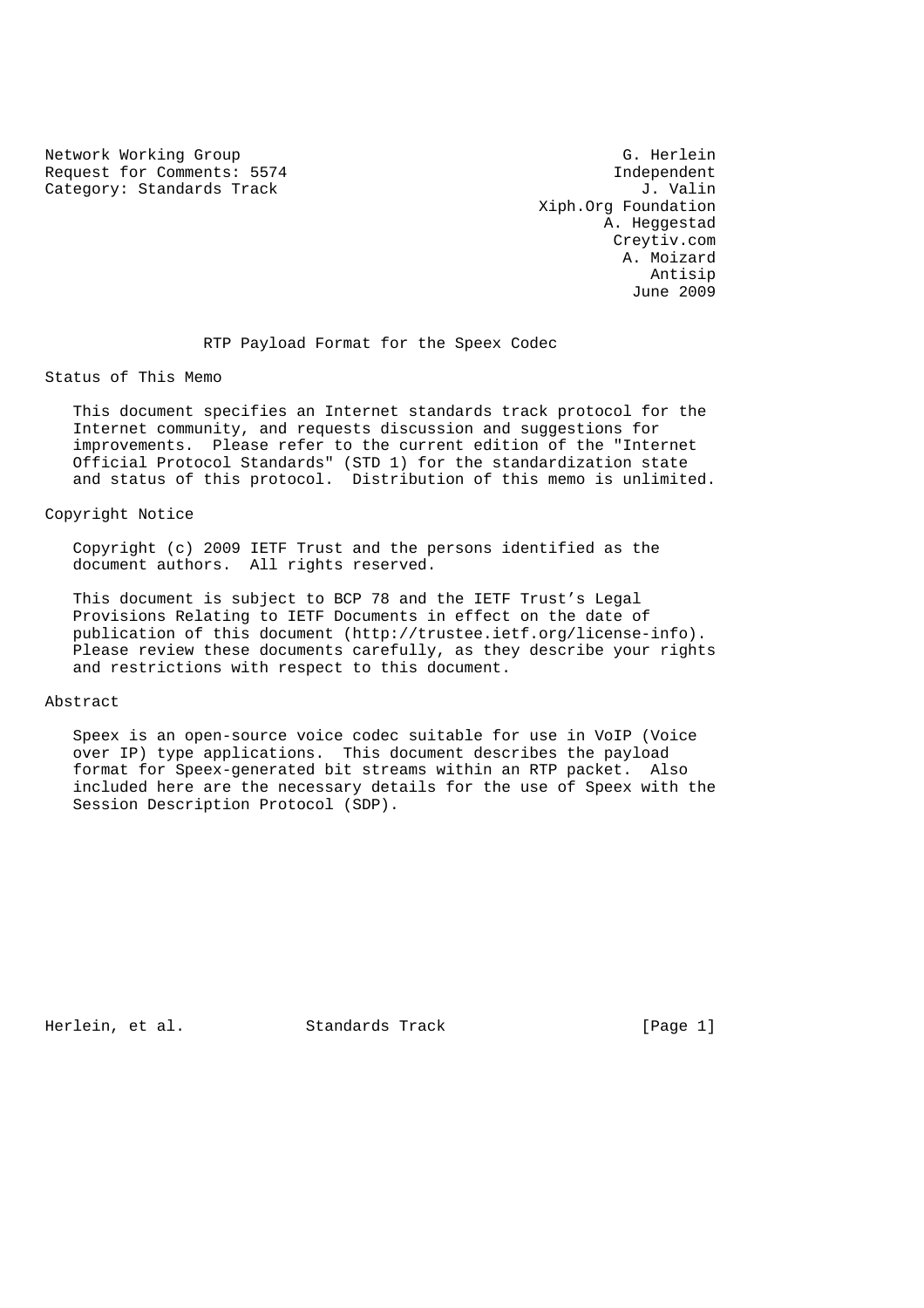# Table of Contents

|                | 3.2. RTP Payload Format for Speex 4                      |
|----------------|----------------------------------------------------------|
|                |                                                          |
|                |                                                          |
|                | 3.5. Multiple Speex Frames in an RTP Packet 5            |
|                |                                                          |
|                |                                                          |
|                |                                                          |
|                |                                                          |
|                | 5.1. Example Supporting All Modes, Prefer Mode 4 10      |
|                | 5.2. Example Supporting Only Modes 3 and 5 10            |
|                | 5.3. Example with Variable Bit-Rate and Comfort Noise 10 |
|                | 5.4. Example with Voice Activity Detection 11            |
|                | 5.5. Example with Multiple Sampling Rates 11             |
|                | 5.6. Example with Ptime and Multiple Speex Frames 11     |
|                | 5.7. Example with Complete Offer/Answer Exchange 12      |
| 6.             |                                                          |
| 7 <sub>1</sub> |                                                          |
|                |                                                          |
|                |                                                          |
|                |                                                          |
|                |                                                          |

Herlein, et al. Standards Track [Page 2]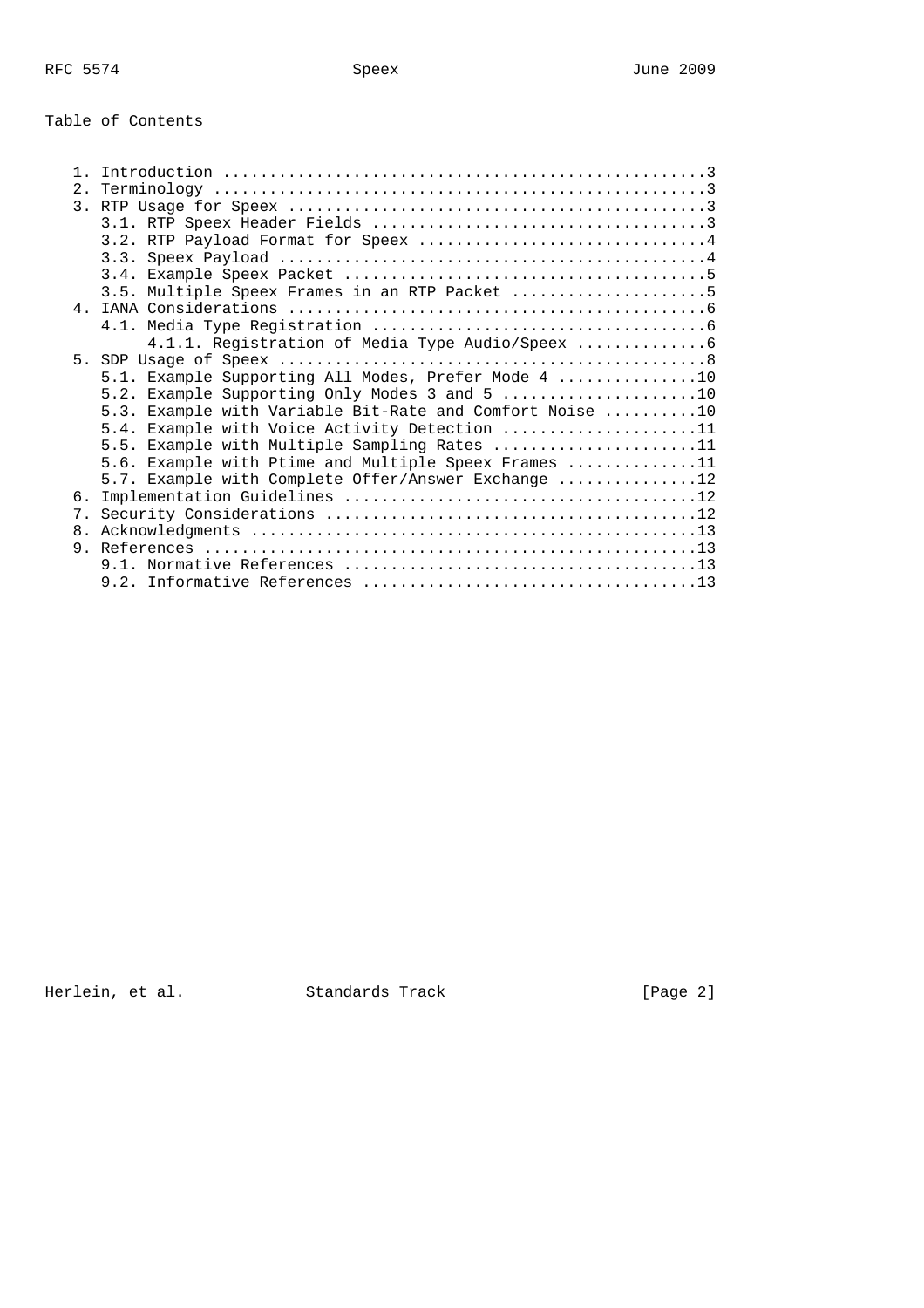1. Introduction

 Speex is based on the Code Excited Linear Prediction [CELP] encoding technique with support for either narrowband (nominal 8 kHz), wideband (nominal 16 kHz), or ultra-wideband (nominal 32 kHz). The main characteristics can be summarized as follows:

- o Free software/open-source
- o Integration of wideband and narrowband in the same bit-stream
- o Wide range of bit-rates available
- o Dynamic bit-rate switching and variable bit-rate (VBR)
- o Voice Activity Detection (VAD, integrated with VBR)
- o Variable complexity

 The Speex codec supports a wide range of bit-rates from 2.15 kbit/s to 44 kbit/s. In some cases however, it may not be possible for an implementation to include support for all rates (e.g., because of bandwidth or RAM or CPU constraints). In those cases, to be compliant with this specification, implementations MUST support at least narrowband (8 kHz) encoding and decoding at 8 kbit/s bit-rate (narrowband mode 3). Support for narrowband at 15 kbit/s (narrowband mode 5) is RECOMMENDED and support for wideband at 27.8 kbit/s (wideband mode 8) is also RECOMMENDED. The sampling rate MUST be 8, 16 or 32 kHz. This specification defines only single channel audio (mono).

2. Terminology

 The key words "MUST", "MUST NOT", "REQUIRED", "SHALL", "SHALL NOT", "SHOULD", "SHOULD NOT", "RECOMMENDED", "MAY", and "OPTIONAL" in this document are to be interpreted as described in RFC2119 [RFC2119] and indicate requirement levels for compliant RTP implementations.

- 3. RTP Usage for Speex
- 3.1. RTP Speex Header Fields

 The RTP header is defined in the RTP specification [RFC3550]. This section defines how fields in the RTP header are used.

Herlein, et al. Standards Track [Page 3]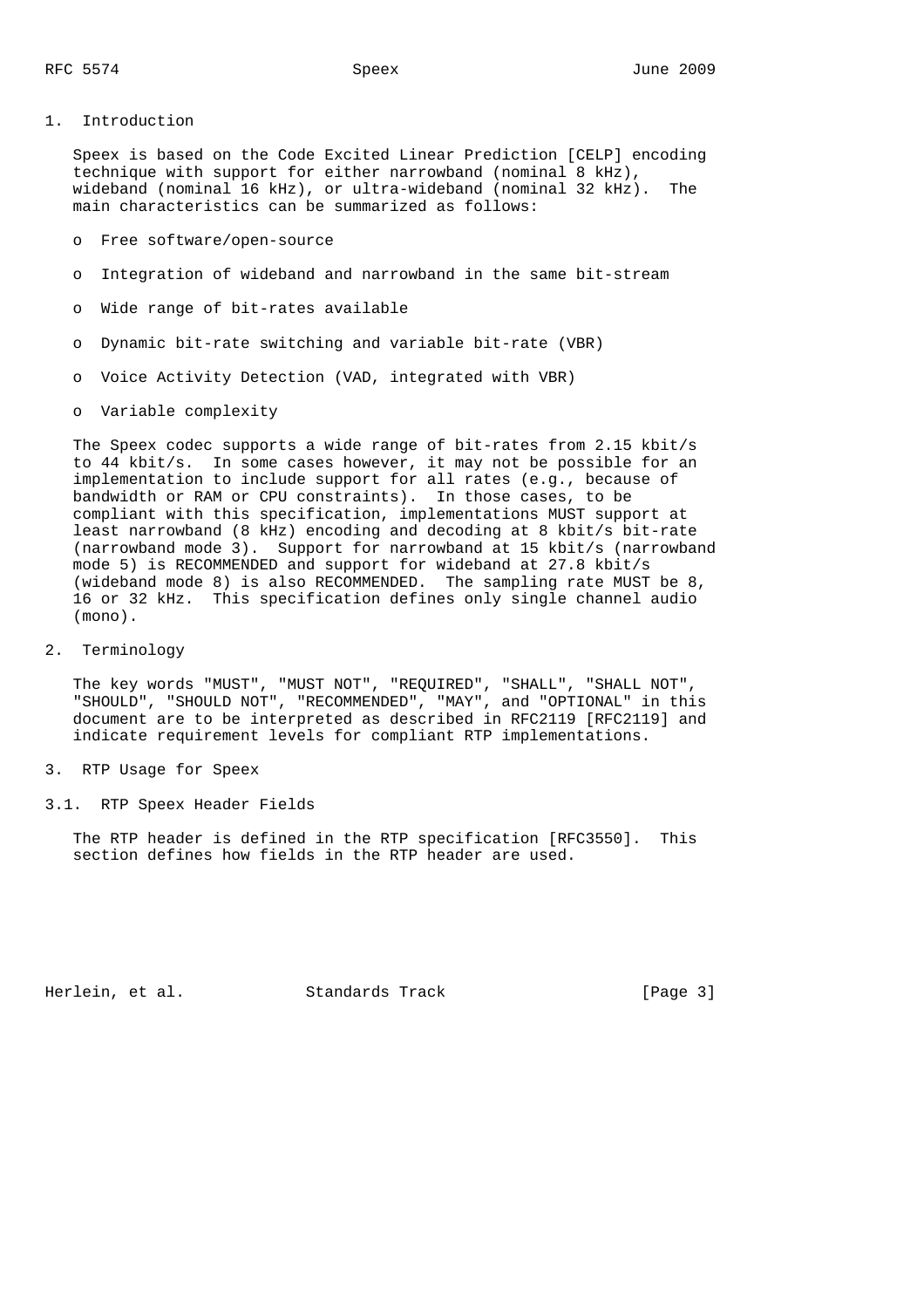- Payload Type (PT): The assignment of an RTP payload type for this packet format is outside the scope of this document; it is specified by the RTP profile under which this payload format is used, or signaled dynamically out-of-band (e.g., using SDP).
- Marker (M) bit: The M bit is set to one on the first packet sent after a silence period, during which packets have not been transmitted contiguously.

Extension (X) bit: Defined by the RTP profile used.

 Timestamp: A 32-bit word that corresponds to the sampling instant for the first frame in the RTP packet.

## 3.2. RTP Payload Format for Speex

 The RTP payload for Speex has the format shown in Figure 1. No additional header fields specific to this payload format are required. For RTP-based transportation of Speex-encoded audio, the standard RTP header [RFC3550] is followed by one or more payload data blocks. An optional padding terminator may also be used.

0  $1$  2 3 0 1 2 3 4 5 6 7 8 9 0 1 2 3 4 5 6 7 8 9 0 1 2 3 4 5 6 7 8 9 0 1 +-+-+-+-+-+-+-+-+-+-+-+-+-+-+-+-+-+-+-+-+-+-+-+-+-+-+-+-+-+-+-+-+ RTP Header +=+=+=+=+=+=+=+=+=+=+=+=+=+=+=+=+=+=+=+=+=+=+=+=+=+=+=+=+=+=+=+=+ one or more frames of Speex .... +-+-+-+-+-+-+-+-+-+-+-+-+-+-+-+-+-+-+-+-+-+-+-+-+-+-+-+-+-+-+-+-+ one or more frames of Speex .... | padding | +-+-+-+-+-+-+-+-+-+-+-+-+-+-+-+-+-+-+-+-+-+-+-+-+-+-+-+-+-+-+-+-+

Figure 1: RTP Payload for Speex

## 3.3. Speex Payload

 For the purposes of packetizing the bit stream in RTP, it is only necessary to consider the sequence of bits as output by the Speex encoder [SPEEX], and present the same sequence to the decoder. The payload format described here maintains this sequence.

 A typical Speex frame, encoded at the maximum bit-rate, is approximately 110 octets and the total number of Speex frames SHOULD be kept less than the path MTU to prevent fragmentation. Speex frames MUST NOT be fragmented across multiple RTP packets.

 The Speex frames must be placed starting with the oldest frame and then continue consecutively in time.

Herlein, et al. Standards Track [Page 4]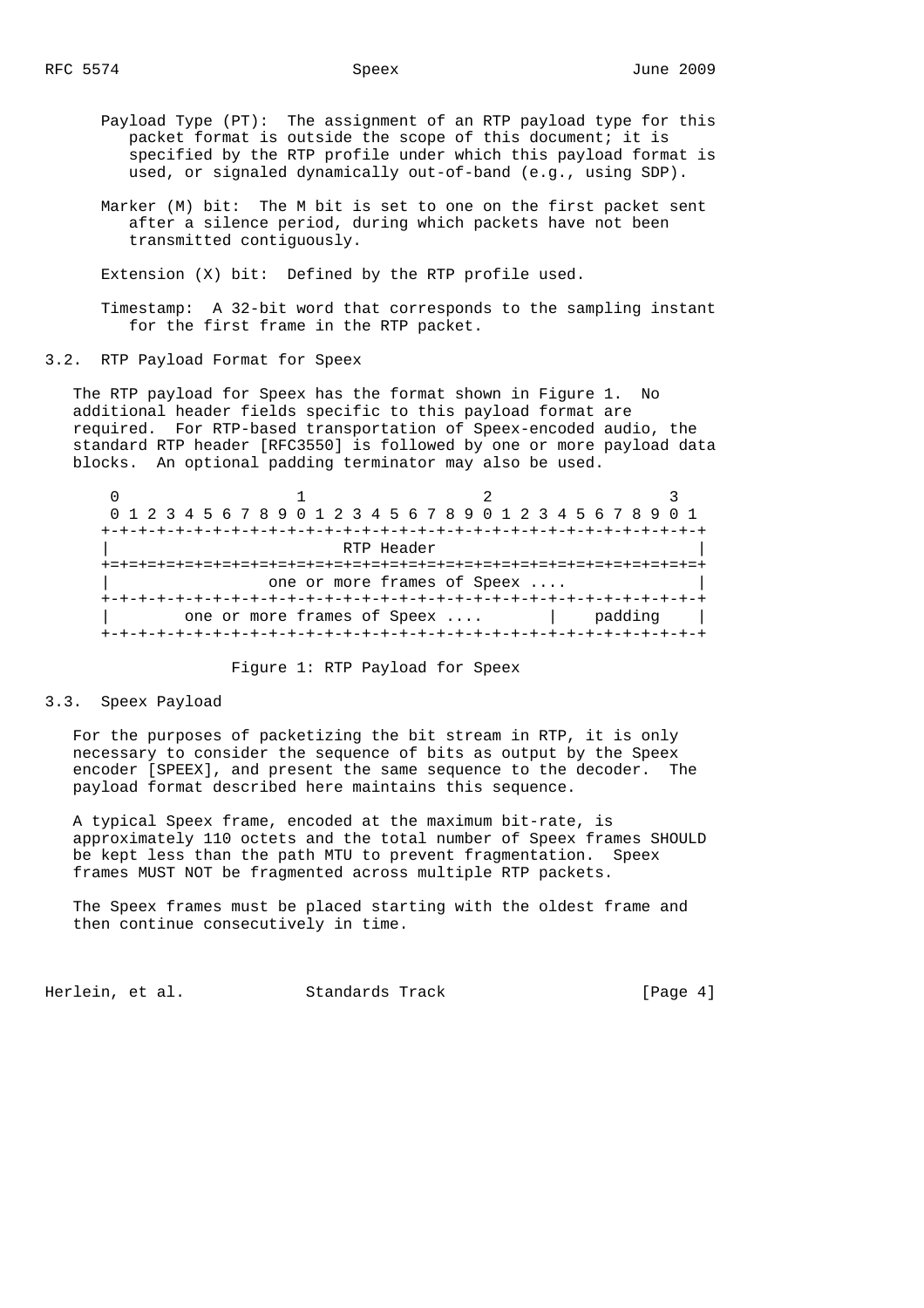An RTP packet MAY contain Speex frames of the same bit-rate or of varying bit-rates, since the bit-rate for a frame is conveyed in-band with the signal.

 The encoding and decoding algorithm can change the bit-rate at any 20 msec frame boundary, with the bit-rate change notification provided in-band with the bit stream. Each frame contains both sampling rate (narrowband, wideband, or ultra-wideband) and "mode" (bit-rate) information in the bit stream. No out-of-band notification is required for the decoder to process changes in the bit-rate sent by the encoder.

The sampling rate MUST be either 8000 Hz, 16000 Hz, or 32000 Hz.

 The RTP payload MUST be padded to provide an integer number of octets as the payload length. These padding bits are LSB-aligned (Least Significant Bit) in network octet order and consist of a 0 followed by all ones (until the end of the octet). This padding is only required for the last frame in the packet, and only to ensure the packet contents end on an octet boundary.

## 3.4. Example Speex Packet

 In the example below, we have a single Speex frame with 5 bits of padding to ensure the packet size falls on an octet boundary.

| 0 1 2 3 4 5 6 7 8 9 0 1 2 3 4 5 6 7 8 9 0 1 2 3 4 5 6 7 8 9 0 1 |               |  |
|-----------------------------------------------------------------|---------------|--|
|                                                                 |               |  |
| RTP Header                                                      |               |  |
|                                                                 |               |  |
|                                                                 | speex data    |  |
|                                                                 | ------------- |  |
|                                                                 | speex data    |  |
|                                                                 |               |  |

3.5. Multiple Speex Frames in an RTP Packet

 Below is an example of two Speex frames contained within one RTP packet. The Speex frame length in this example falls on an octet boundary so there is no padding.

 The Speex decoder [SPEEX] can detect the bit-rate from the payload and is responsible for detecting the 20 msec boundaries between each frame.

Herlein, et al. Standards Track [Page 5]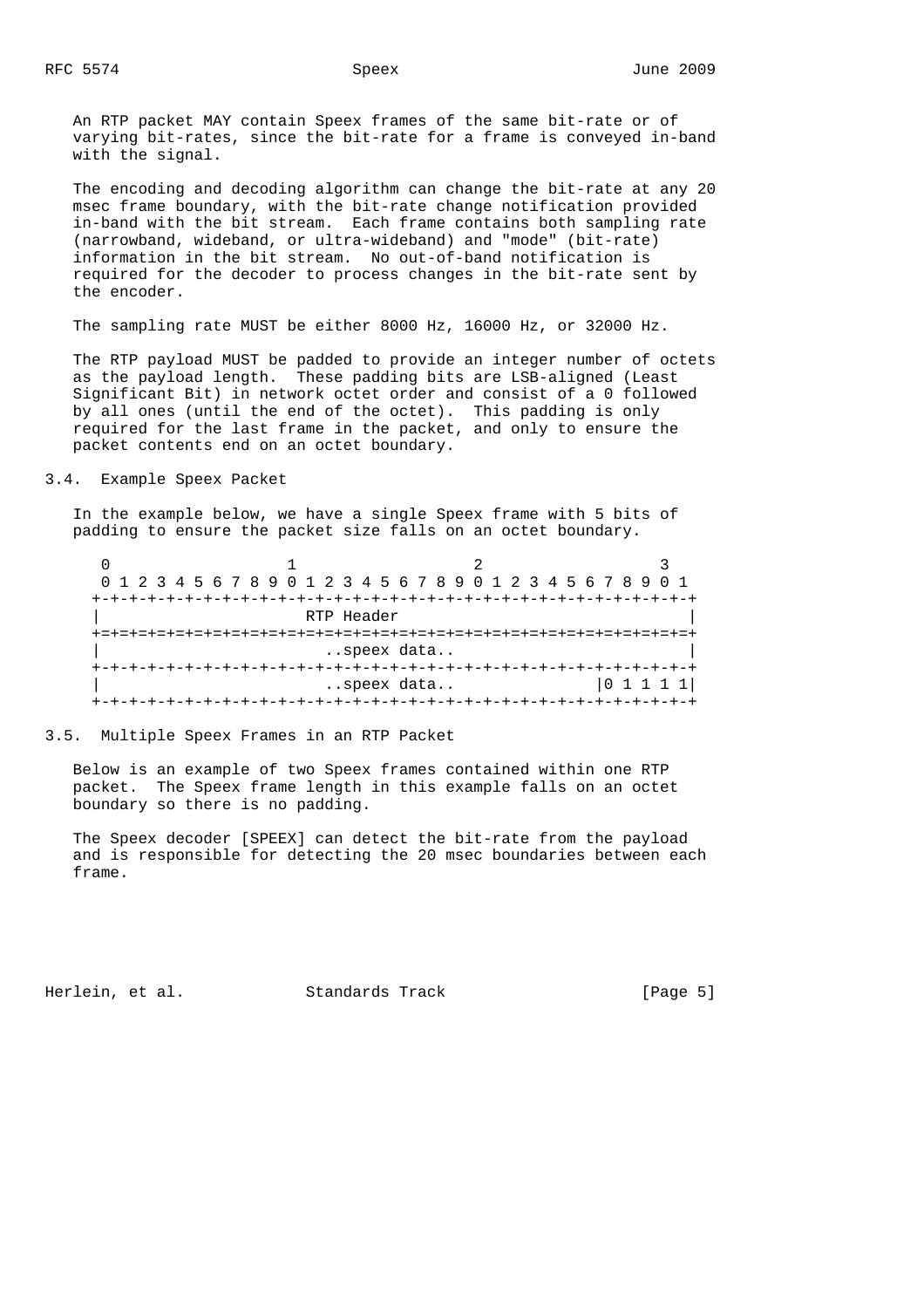| 0 1 2 3 4 5 6 7 8 9 0 1 2 3 4 5 6 7 8 9 0 1 2 3 4 5 6 7 8 9 0 1 |                       |  |
|-----------------------------------------------------------------|-----------------------|--|
|                                                                 |                       |  |
| RTP Header                                                      |                       |  |
|                                                                 |                       |  |
|                                                                 | speex frame 1         |  |
|                                                                 |                       |  |
| speex frame 1                                                   | $\vert$ speex frame 2 |  |
|                                                                 |                       |  |
|                                                                 | speex frame 2         |  |
|                                                                 |                       |  |

4. IANA Considerations

This document defines the Speex media type.

4.1. Media Type Registration

 This section describes the media types and names associated with this payload format. The section registers the media types, as per RFC 4288 [RFC4288].

4.1.1. Registration of Media Type Audio/Speex

Media type name: audio

Media subtype name: speex

Required parameters:

 rate: RTP timestamp clock rate, which is equal to the sampling rate in Hz. The sampling rate MUST be either 8000, 16000, or 32000.

Optional parameters:

ptime: SHOULD be a multiple of 20 msec [RFC4566]

maxptime: SHOULD be a multiple of 20 msec [RFC4566]

 vbr: variable bit-rate - either 'on', 'off', or 'vad' (defaults to 'off'). If 'on', variable bit-rate is enabled. If 'off', disabled. If set to 'vad', then constant bit-rate is used, but silence will be encoded with special short frames to indicate a lack of voice for that period. This parameter is a preference to the encoder.

Herlein, et al. Standards Track [Page 6]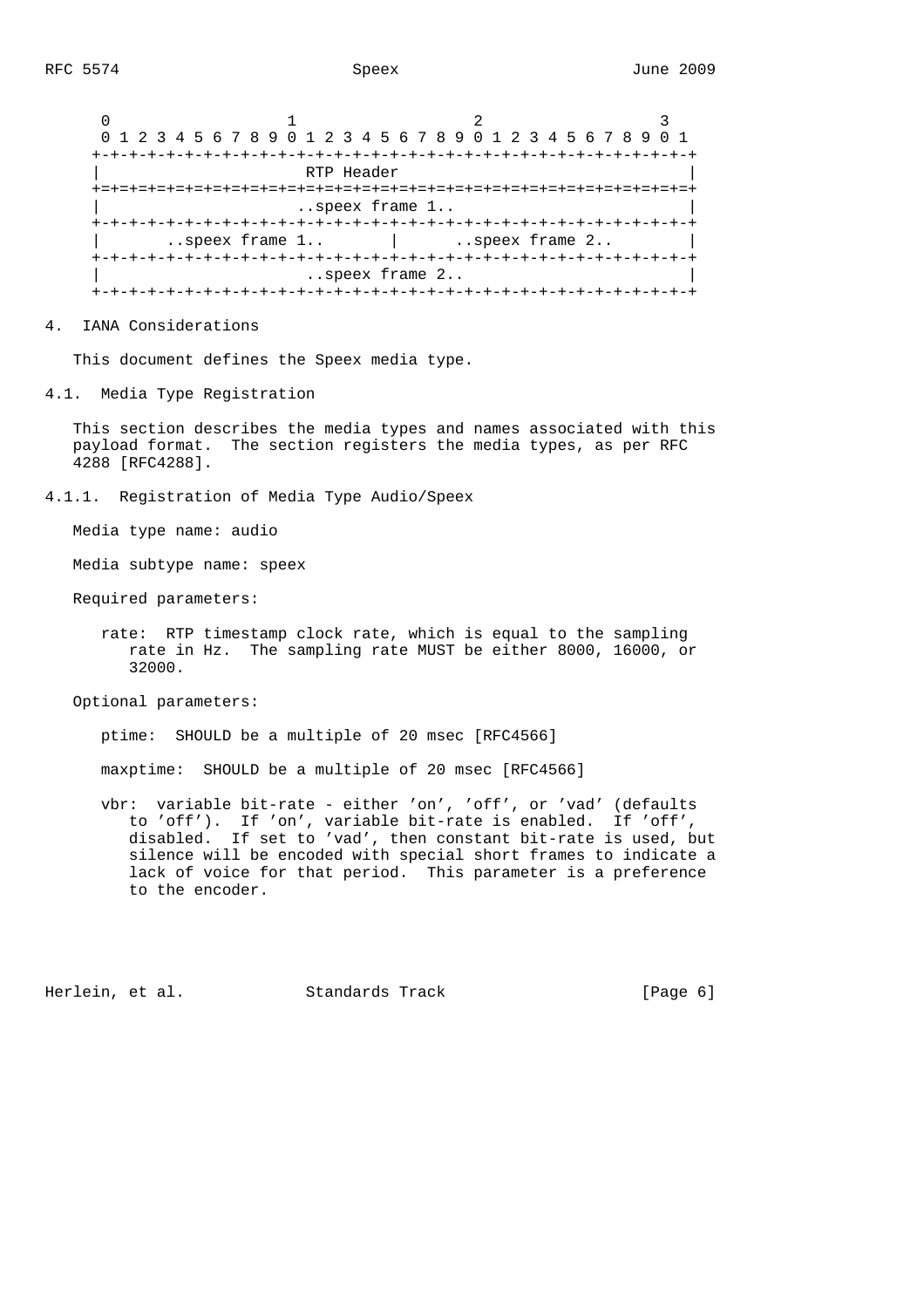- cng: comfort noise generation either 'on' or 'off' (defaults to 'off'). If 'off', then silence frames will be silent; if 'on', then those frames will be filled with comfort noise. This parameter is a preference to the encoder.
- mode: Comma-separated list of supported Speex decoding modes, in order of preference. The first is the most preferred and the remaining is in decreasing order of preference. The valid modes are different for narrowband and wideband, and are defined as follows:
	- \* {1,2,3,4,5,6,7,8,any} for narrowband
	- \* {0,1,2,3,4,5,6,7,8,9,10,any} for wideband and ultra-wideband

 The 'mode' parameters may contain multiple values. In this case, the remote party SHOULD configure its encoder using the first supported mode provided. When 'any' is used, the offerer indicates that it supports all decoding modes. The 'mode' parameter value MUST always be quoted. If the 'mode' parameter is not provided, the mode value is considered to be equivalent to 'mode="3,any"' in narrowband and 'mode="8,any"' in wideband and ultra-wideband. Note that each Speex frame does contain the mode (or bit-rate) that should be used to decode it. Thus, an application MUST be able to decode any Speex frame unless the SDP clearly specifies that some modes are not supported (e.g., by not including 'mode="any"'). Indicating support for a given set of decoding modes also implies that the implementation support the same encoding modes.

Encoding considerations:

 This media type is framed and binary, see Section 4.8 in [RFC4288].

Security considerations: See Section 6.

Interoperability considerations:

None.

Published specification:

RFC 5574.

Herlein, et al. Standards Track [Page 7]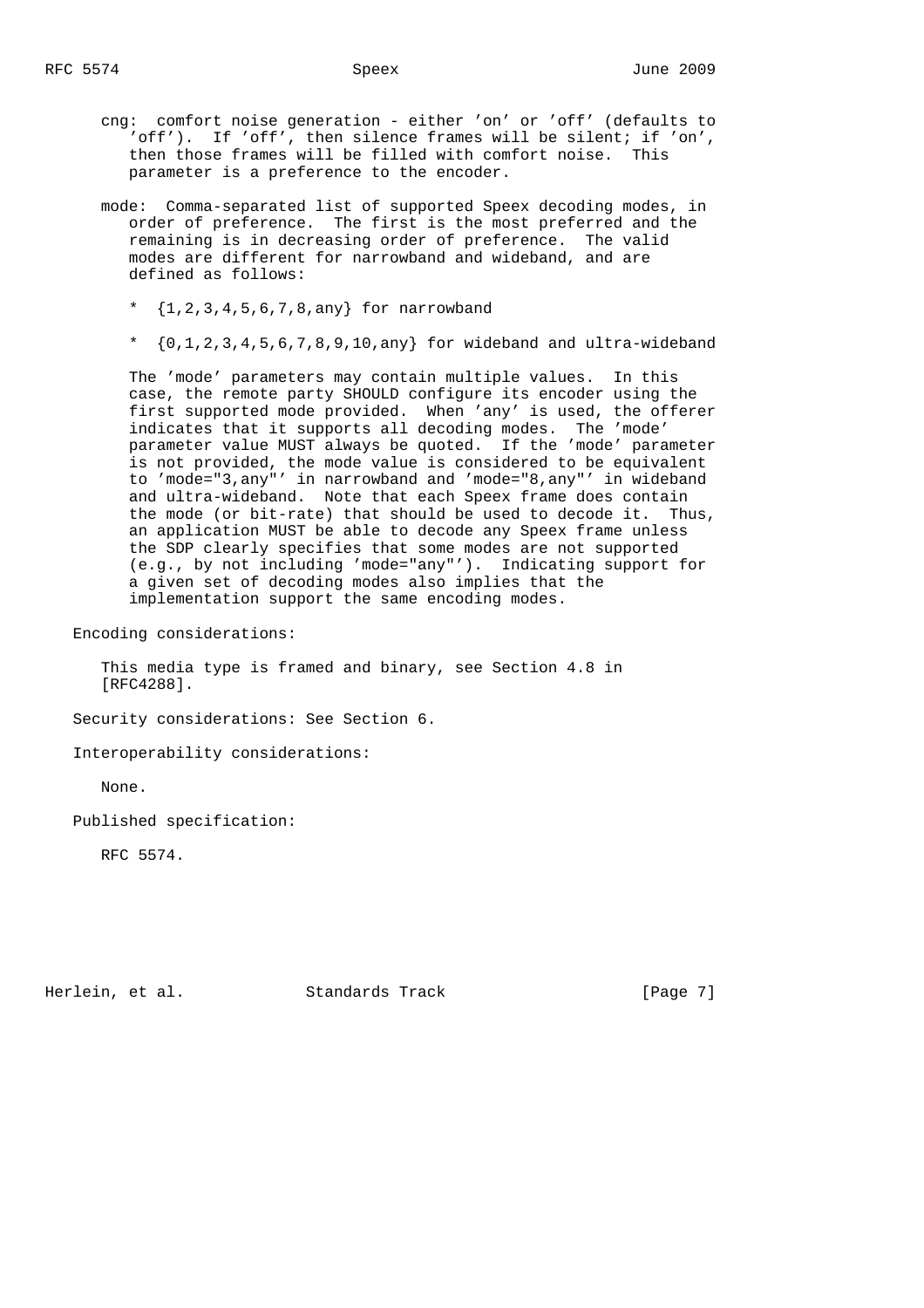Applications that use this media type:

Audio streaming and conferencing applications.

Additional information: none.

Person and e-mail address to contact for further information:

Alfred E. Heggestad: aeh@db.org

Intended usage: COMMON

Restrictions on usage:

 This media type depends on RTP framing, and hence is only defined for transfer via RTP [RFC3550]. Transport within other framing protocols is not defined at this time.

Author: Alfred E. Heggestad

Change controller:

IETF Audio/Video Transport working group delegated from the IESG.

5. SDP Usage of Speex

 The information carried in the media type specification has a specific mapping to fields in the Session Description Protocol (SDP) [RFC4566], which is commonly used to describe RTP sessions. When SDP is used to specify sessions employing the Speex codec, the mapping is as follows:

- o The media type ("audio") goes in SDP "m=" as the media name.
- o The media subtype ("speex") goes in SDP "a=rtpmap" as the encoding name. The required parameter "rate" also goes in "a=rtpmap" as the clock rate.
- o The parameters "ptime" and "maxptime" go in the SDP "a=ptime" and "a=maxptime" attributes, respectively.
- o Any remaining parameters go in the SDP "a=fmtp" attribute by copying them directly from the media type string as a semicolon separated list of parameter=value pairs.

Herlein, et al. Standards Track [Page 8]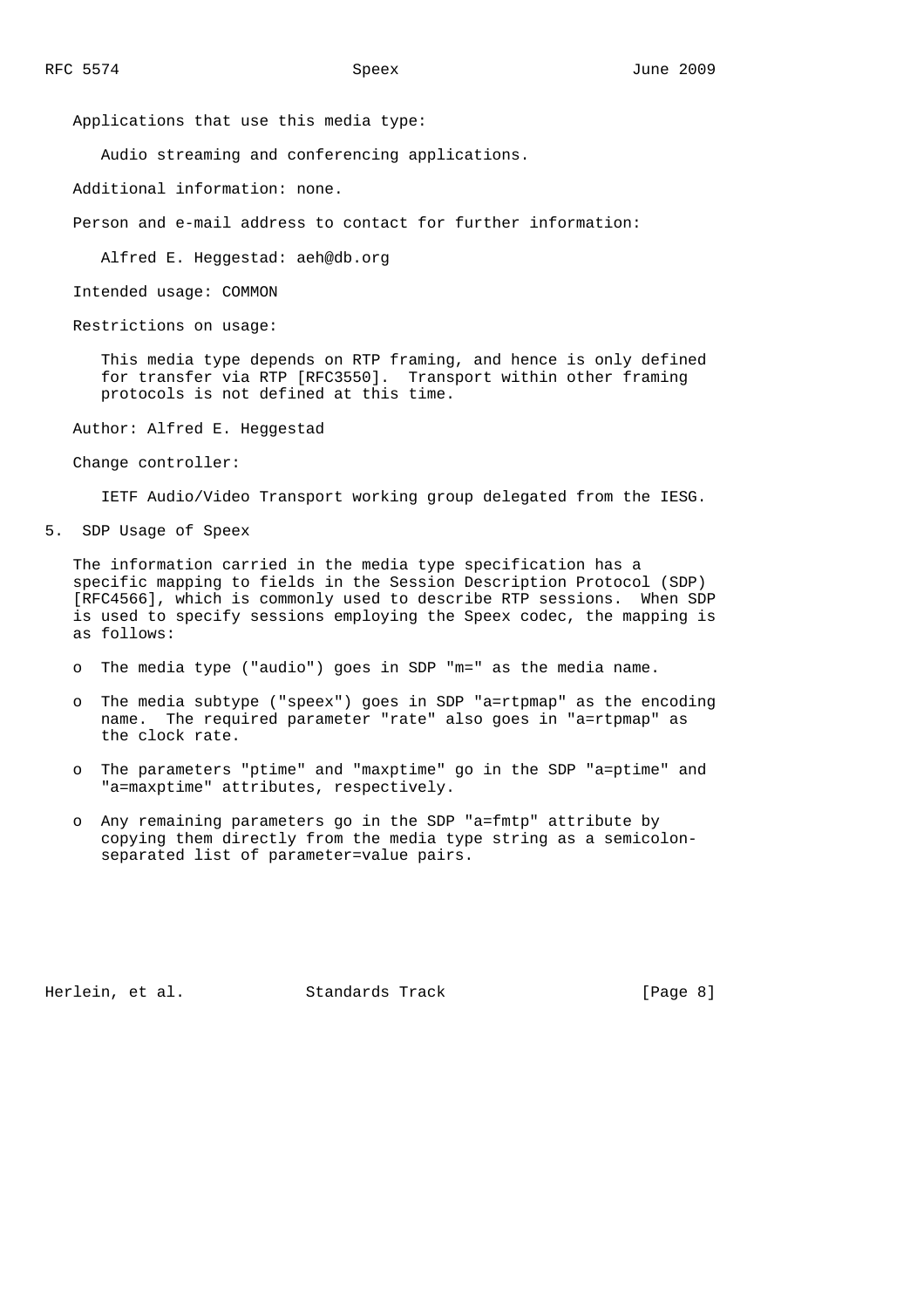The tables below include the equivalence between modes and bit-rates for narrowband, wideband, and ultra-wideband. Also, the corresponding "Speex quality" setting (see SPEEX\_SET\_QUALITY in the Speex Codec Manual [SPEEX]) is included as an indication.

| mode                  | Speex quality                         | bit-rate                                                                                                                             |  |
|-----------------------|---------------------------------------|--------------------------------------------------------------------------------------------------------------------------------------|--|
| 2<br>4<br>5<br>6<br>8 | 2<br>3 or 4<br>5 or 6<br>7 or 8<br>10 | $2.15$ kbit/s<br>$5.95$ kbit/s<br>$8.00$ kbit/s<br>$11.0$ kbit/s<br>$15.0$ kbit/s<br>$18.2$ kbit/s<br>$24.6$ kbit/s<br>$3.95$ kbit/s |  |

Table 1: Mode vs. Bit-Rate for Narrowband

| mode | Speex quality | wideband bit-rate | ultra wideband<br>bit-rate |
|------|---------------|-------------------|----------------------------|
| U    |               | $3.95$ kbit/s     | $5.75$ kbit/s              |
|      |               | $5.75$ kbit/s     | $7.55$ kbit/s              |
| 2    |               | $7.75$ kbit/s     | $9.55$ kbit/s              |
| 3    |               | $9.80$ kbit/s     | $11.6$ kbit/s              |
|      |               | $12.8$ kbit/s     | $14.6$ kbit/s              |
| 5    | 5             | $16.8$ kbit/s     | $18.6$ kbit/s              |
| б    | 6             | $20.6$ kbit/s     | $22.4$ kbit/s              |
|      |               | $23.8$ kbit/s     | $25.6$ kbit/s              |
| 8    |               | $27.8$ kbit/s     | $29.6$ kbit/s              |
| 9    | 9             | $34.2$ kbit/s     | $36.0$ kbit/s              |
|      | 10            | $42.2$ kbit/s     | $44.0$ kbit/s              |

Table 2: Mode vs. Bit-Rate for Wideband and Ultra-Wideband

 The Speex parameters indicate the decoding capabilities of the agent, and what the agent prefers to receive.

 The Speex parameters in an SDP Offer/Answer exchange are completely orthogonal, and there is no relationship between the SDP Offer and the Answer.

Herlein, et al. Standards Track [Page 9]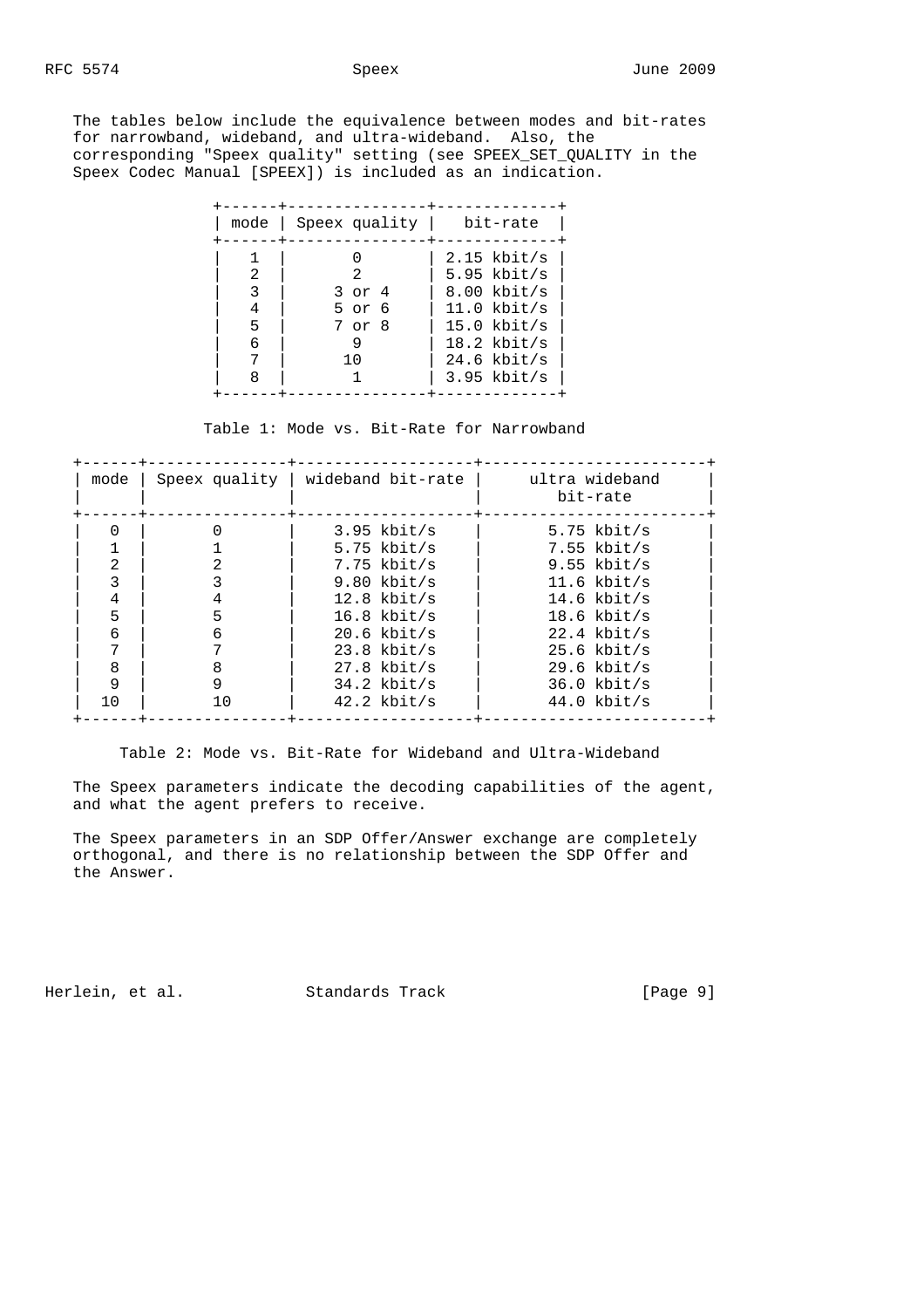Several Speex specific parameters can be given in a single a=fmtp line provided that they are separated by a semicolon:

a=fmtp:97 mode="1,any";vbr=on

 Some example SDP session descriptions utilizing Speex encodings follow.

5.1. Example Supporting All Modes, Prefer Mode 4

 The offerer indicates that it wishes to receive a Speex stream at 8000 Hz, and wishes to receive Speex 'mode 4'. It is important to understand that any other mode might still be sent by remote party: the device might have bandwidth limitation or might only be able to send 'mode="3"'. Thus, applications that support all decoding modes SHOULD include 'mode="any"' as shown in the example below:

> m=audio 8088 RTP/AVP 97 a=rtpmap:97 speex/8000 a=fmtp:97 mode="4,any"

5.2. Example Supporting Only Modes 3 and 5

 The offerer indicates the mode he wishes to receive (Speex 'mode 3'). This offer indicates mode 3 and mode 5 are supported and that no other modes are supported. The remote party MUST NOT configure its encoder using another Speex mode.

> m=audio 8088 RTP/AVP 97 a=rtmap:97 speex/8000 a=fmtp:97 mode="3,5"

5.3. Example with Variable Bit-Rate and Comfort Noise

 The offerer indicates that it wishes to receive variable bit-rate frames with comfort noise:

> m=audio 8088 RTP/AVP 97 a=rtmap:97 speex/8000 a=fmtp:97 vbr=on;cng=on

Herlein, et al. Standards Track [Page 10]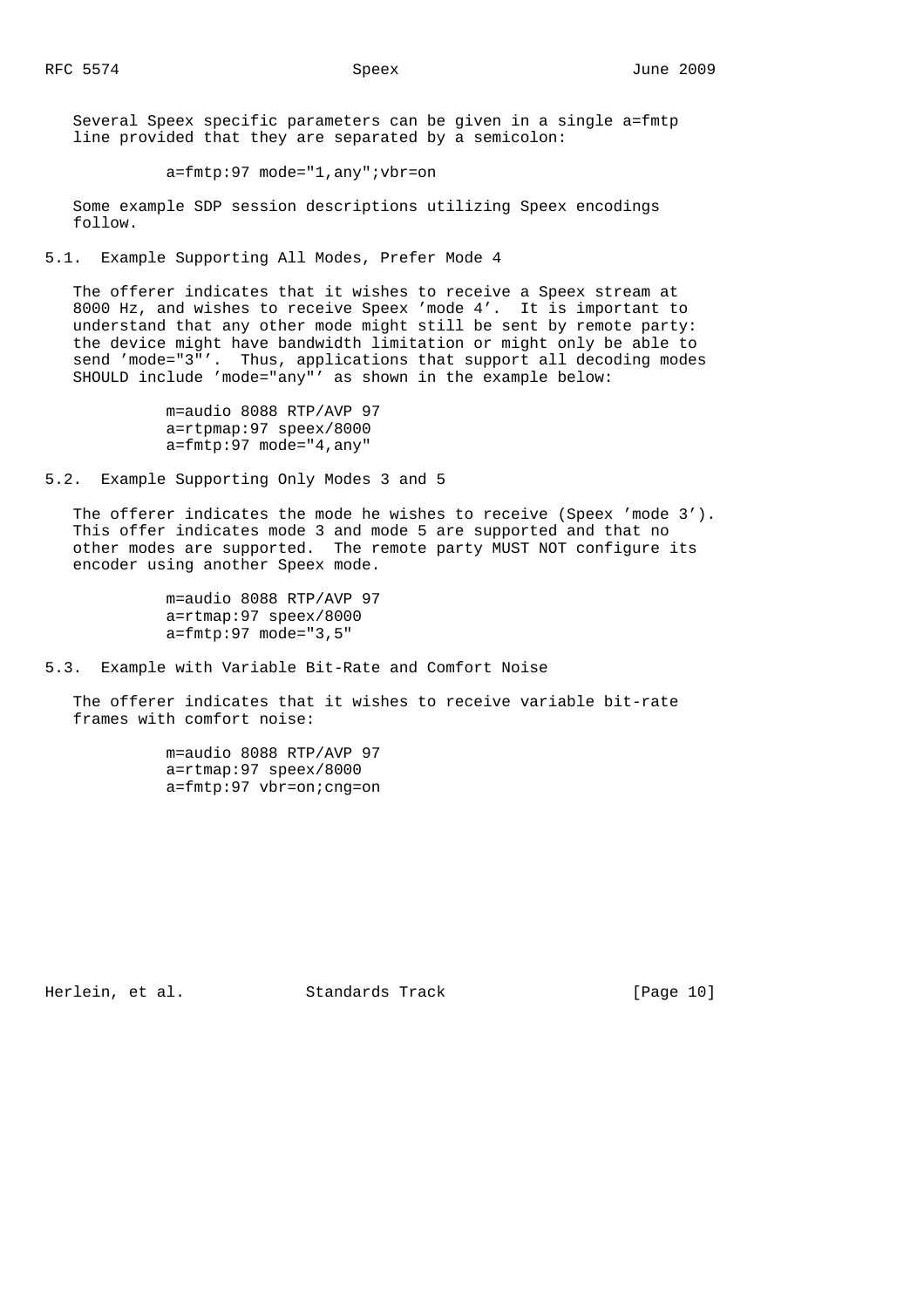### 5.4. Example with Voice Activity Detection

 The offerer indicates that it wishes to use silence suppression. In this case, the vbr=vad parameter will be used:

> m=audio 8088 RTP/AVP 97 a=rtmap:97 speex/8000 a=fmtp:97 vbr=vad

5.5. Example with Multiple Sampling Rates

 The offerer indicates that it wishes to receive Speex audio at 16000 Hz with mode 10 (42.2 kbit/s) or, alternatively, Speex audio at 8000 Hz with mode 7 (24.6 kbit/s). The offerer supports decoding all modes.

> m=audio 8088 RTP/AVP 97 98 a=rtmap:97 speex/16000 a=fmtp:97 mode="10,any" a=rtmap:98 speex/8000 a=fmtp:98 mode="7,any"

5.6. Example with Ptime and Multiple Speex Frames

 The "ptime" SDP attribute is used to denote the packetization interval (i.e., how many milliseconds of audio is encoded in a single RTP packet). Since Speex uses 20 msec frames, ptime values of multiples of 20 denote multiple Speex frames per packet. It is recommended to use ptime values that are a multiple of 20.

 If ptime contains a value that is not multiple of 20, the internal interpretation of it should be rounded up to the nearest multiple of 20 before the number of Speex frames is calculated. For example, if the "ptime" attribute is set to 30, the internal interpretation should be rounded up to 40 and then used to calculate two Speex frames per packet.

 In the example below, the ptime value is set to 40, indicating that there are two frames in each packet.

> m=audio 8088 RTP/AVP 97 a=rtpmap:97 speex/8000 a=ptime:40

 Note that the ptime parameter applies to all payloads listed in the media line and is not used as part of an a=fmtp directive.

Herlein, et al. Standards Track [Page 11]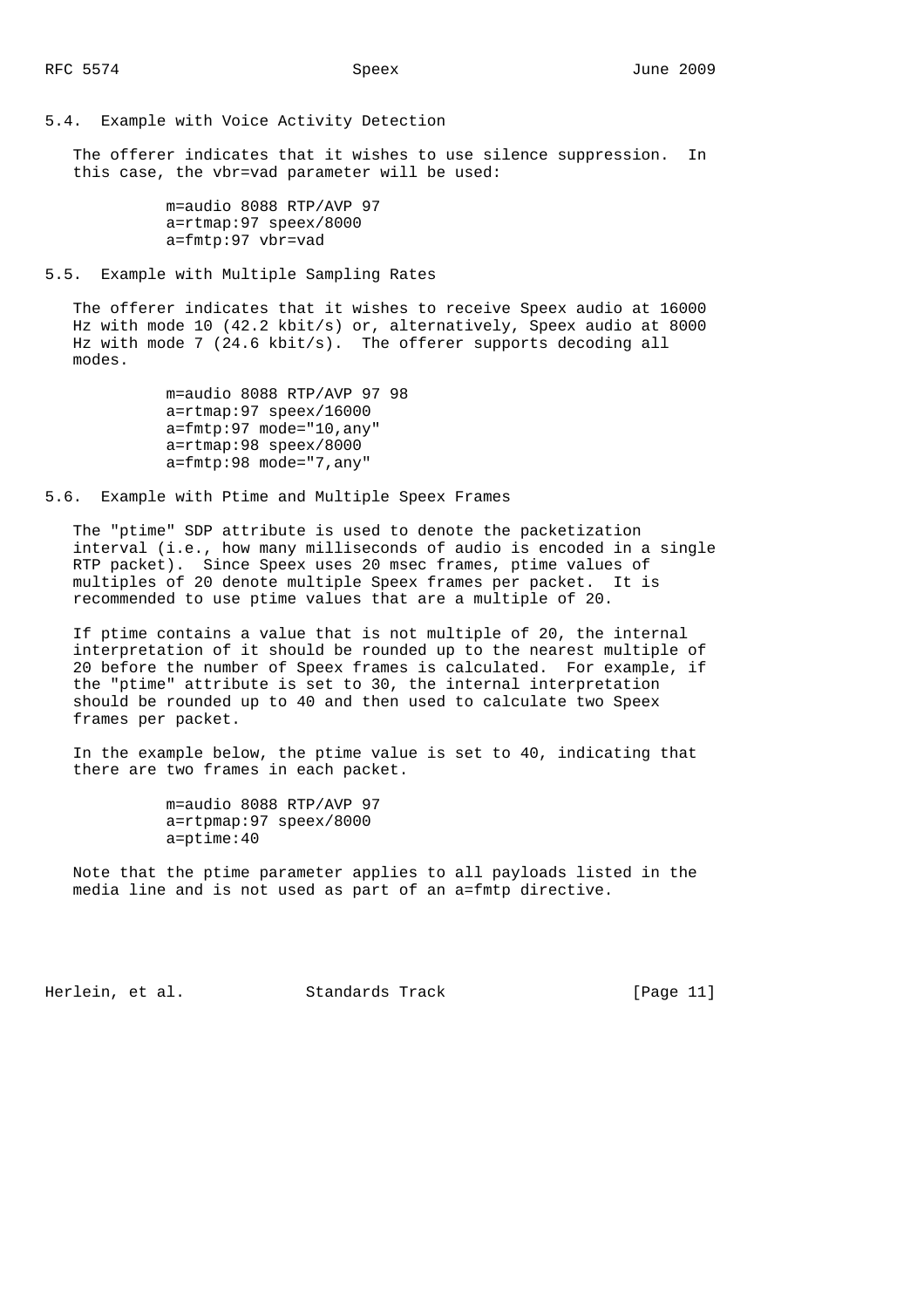Care must be taken when setting the value of ptime so that the RTP packet size does not exceed the path MTU.

5.7. Example with Complete Offer/Answer Exchange

 The offerer indicates that it wishes to receive Speex audio at 16000 Hz or, alternatively, Speex audio at 8000 Hz. The offerer does support ALL modes because no mode is specified.

> m=audio 8088 RTP/AVP 97 98 a=rtmap:97 speex/16000 a=rtmap:98 speex/8000

 The answerer indicates that it wishes to receive Speex audio at 8000 Hz, which is the only sampling rate it supports. The answerer does support ALL modes because no mode is specified.

> m=audio 8088 RTP/AVP 99 a=rtmap:99 speex/8000

6. Implementation Guidelines

 Implementations that support Speex are responsible for correctly decoding incoming Speex frames.

 Each Speex frame does contain all needed information to decode itself. In particular, the 'mode' and 'ptime' values proposed in the SDP contents MUST NOT be used for decoding: those values are not needed to properly decode a RTP Speex stream.

7. Security Considerations

 RTP packets using the payload format defined in this specification are subject to the security considerations discussed in the RTP specification [RFC3550], and any appropriate RTP profile. This implies that confidentiality of the media streams is achieved by encryption. Because the data compression used with this payload format is applied end-to-end, encryption may be performed after compression so there is no conflict between the two operations.

 A potential denial-of-service threat exists for data encodings using compression techniques that have non-uniform receiver-end computational load. The attacker can inject pathological datagrams into the stream that are complex to decode and cause the receiver to be overloaded. However, this encoding does not exhibit any significant non-uniformity.

Herlein, et al. Standards Track [Page 12]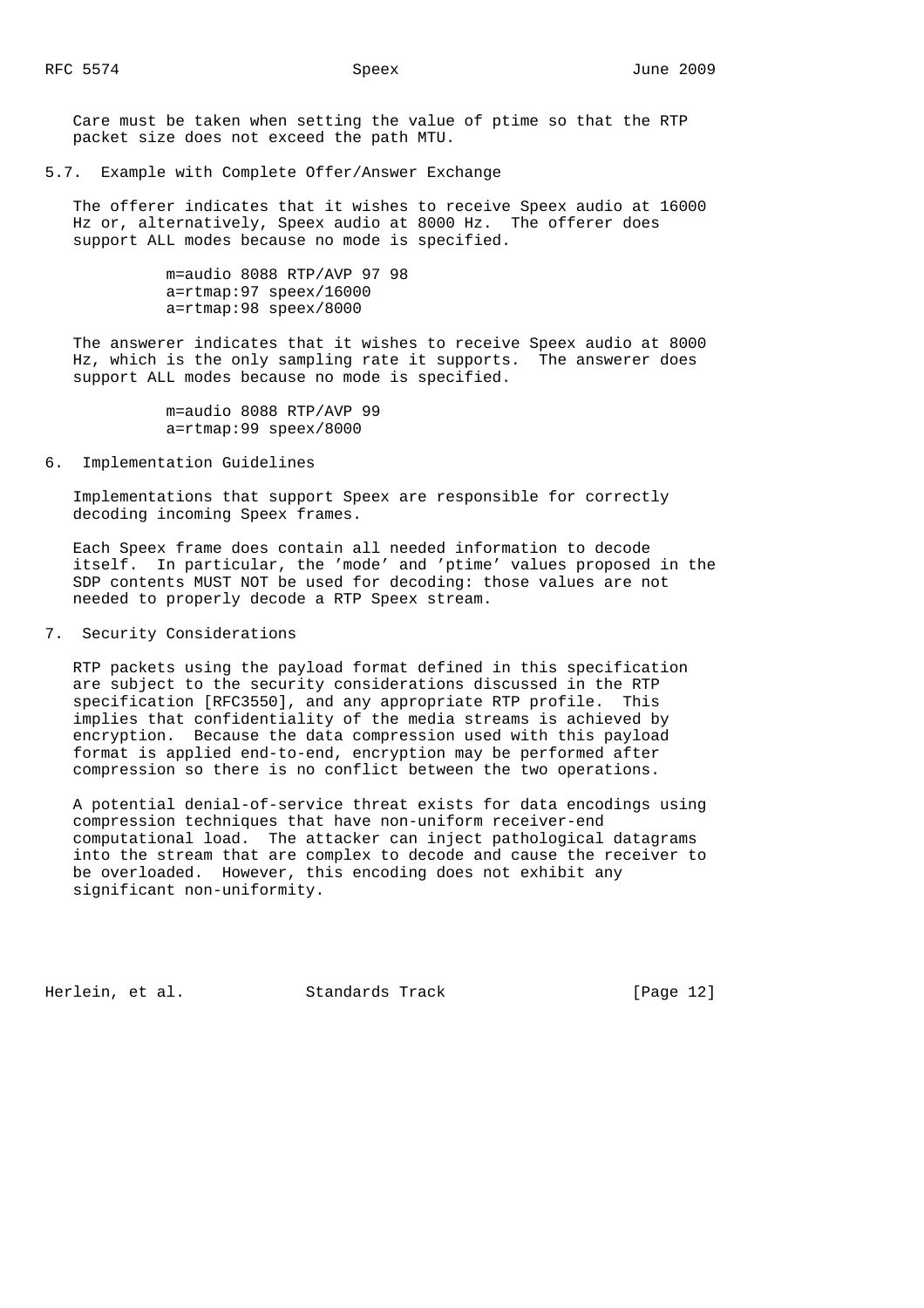As with any IP-based protocol, in some circumstances, a receiver may be overloaded simply by the receipt of too many packets, either desired or undesired. Network-layer authentication may be used to discard packets from undesired sources, but the processing cost of the authentication itself may be too high.

8. Acknowledgments

 The authors would like to thank Equivalence Pty Ltd of Australia for their assistance in attempting to standardize the use of Speex in H.323 applications, and for implementing Speex in their open-source OpenH323 stack. The authors would also like to thank Brian C. Wiles <brian@streamcomm.com> of StreamComm for his assistance in developing the proposed standard for Speex use in H.323 applications.

 The authors would also like to thank the following members of the Speex and AVT communities for their input: Ross Finlayson, Federico Montesino Pouzols, Henning Schulzrinne, Magnus Westerlund, Colin Perkins, and Ivo Emanuel Goncalves.

Thanks to former authors of this document; Simon Morlat, Roger Hardiman, and Phil Kerr.

#### 9. References

- 9.1. Normative References
	- [RFC2119] Bradner, S., "Key words for use in RFCs to Indicate Requirement Levels", BCP 14, RFC 2119, March 1997.
	- [RFC3550] Schulzrinne, H., Casner, S., Frederick, R., and V. Jacobson, "RTP: A Transport Protocol for Real-Time Applications", STD 64, RFC 3550, July 2003.
	- [RFC4566] Handley, M., Jacobson, V., and C. Perkins, "SDP: Session Description Protocol", RFC 4566, July 2006.
- 9.2. Informative References
	- [CELP] Schroeder, M. and B. Atal, "Code-excited linear prediction(CELP): High-quality speech at very low bit rates", Proc. International Conference on Acoustics, Speech, and Signal Processing (ICASSP), Vol 10, pp. 937- 940, 1985, <http://www.ntis.gov/>.
- [RFC4288] Freed, N. and J. Klensin, "Media Type Specifications and Registration Procedures", BCP 13, RFC 4288, December 2005.

Herlein, et al. Standards Track [Page 13]